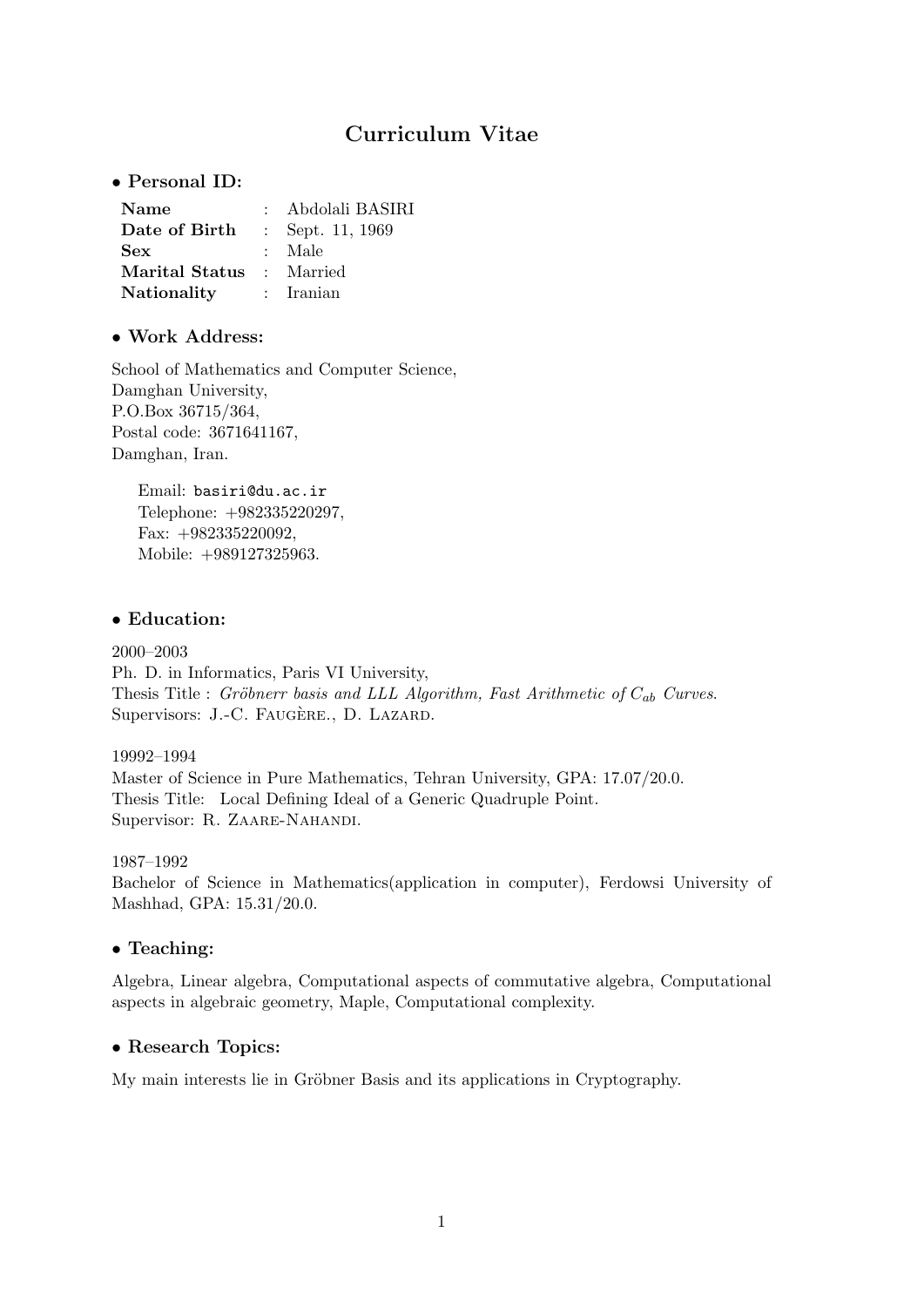#### • Conference Papers :

- 1. Sh. Fakouri, S. Rahmany and A. Basiri, A new algorithm for computing SAGBI bases up to an arbitrary degree, Proceeding of  $25^{st}$  Iranian Algebra Seminar Hakim Sabzevari University, July 20-21, 2016.
- 2. M. Mirkarim, A. Basiri and S. Rahmany, Numerical Approach For Solving Stiff Systems Using Gröbner Basis, Proceeding of  $25^{st}$  Iranian Algebra Seminar Hakim Sabzevari University, July 20-21, 2016.
- 3. M. Mirkarim, A. Basiri, S. Rahmany and B. M.-Alizadeh, A New Approach to Obtain Infinitesimal Generators of Lie Symmetry Group of ODEs, Proceeding of 47st Annual Iranian Mathematics Conference (AIMC47), Kharazmi University, August 28-31, 2016.
- 4. Sh. Fakouri,, A. Basiri, S. Rahmany and B. M.-Alizadeh, Some Improvements on Algebraic Representation of PDE Systems, Proceeding of  $47^{st}$  Annual Iranian Mathematics Conference (AIMC47), Kharazmi University, August 28-31, 2016.
- 5. A. Basiri, S. Rahmany, and M. Riahi, A new algorithm to compute secondary invariants, Proceeding of  $46^{st}$  Annual Iranian Mathematics Conference, Yazd University, August 25–28, 2015.
- 6. B. M.-Alizadeh, S. Rahmany and A. Basiri, An Efficient Computational Algebraic Method for Convex Polynomial Optimization, Proceeding of  $46^{st}$  Annual Iranian Mathematics Conference, Yazd University, August 25–28, 2015.
- 7. H. Harfshenu, H. Nosratipour, A. Hashemi Borzabadi, S. Rahmany and A. Basiri, Global polynomial optimization via Gröbner Basis, Proceeding of  $45^{st}$  Annual Iranian Mathematics Conference, Yazd University, August 26–29, 2014.
- 8. M. Boroujeni, A. Basiri, and S. Rahmany On Homogenization SAGBI-Gröbner Bases in Invariant Rings The Workshop on Computational Differential Algebra and Related Topics, School of Mathematics, IPM, Tehran, June 21–25, 2014.
- 9. B. M.-Alizadeh, S. Rahmany and A. Basiri Interval Gröbner Systems The Workshop on Computational Differential Algebra and Related Topics, School of Mathematics, IPM, Tehran, June 21–25, 2014.
- 10. S. Rahmany, A. Basiri and N. Arabamery, A Parametric Gröbner Basis Approach For Finding Solutions Of Interval Polynomials Systems, Proceeding of  $44^{st}$  Annual Iranian Mathematics Conference, Ferdowsi University of Mashhad, August 27–30, 2013.
- 11. M.S. Chaharbashloo, A. Basiri and S. Rahmany, Some proofs of Geometrical theorems using Gröbner Basis,  $12^{st}$  Iranian Mathematics Education Conference, 3–6 September 2012.
- 12. F. Shahid and A. Basiri, On the  $F_5$  and  $F_5B$  algorithms, The 9th Seminar on Commutative Algebra and Related Topics, Ferdowsi University of Mashhad, November 7-8, 2012.
- 13. S. Rahmany, A. Basiri and M. Mohaghegh nezhad, A New Method For Solving Systems Of Polynomial Equations With Symmetry, First National Conference on Computational Science, Damghan, Iran, Septembere 6-7, 2012.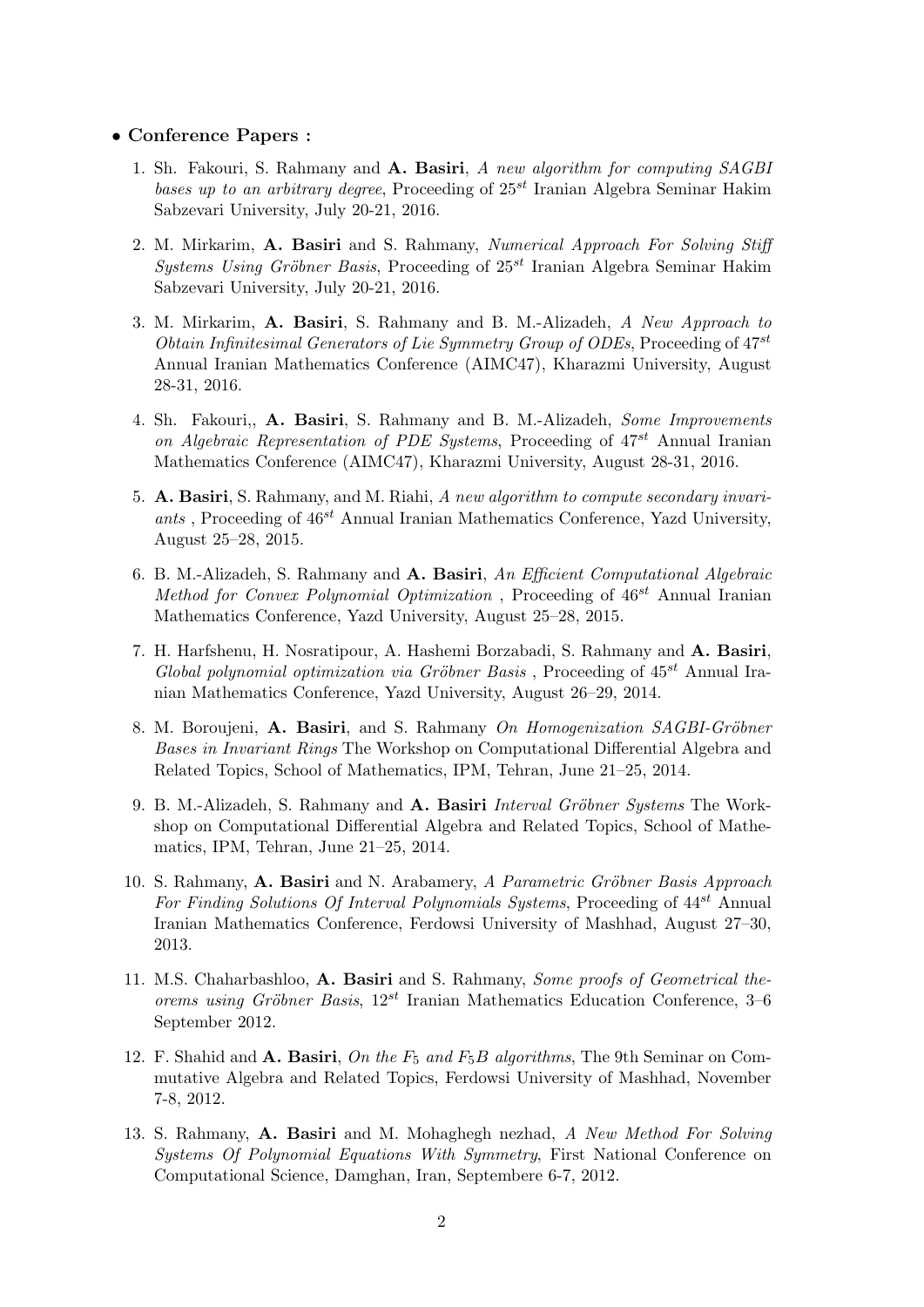- 14. M.S. Chaharbashloo, A. Basiri and S. Rahmany, The Ansatz Approach in Quantum Mechanics using Gröbner Basis, First National Conference on Computational Science, Damghan, Iran, Septembere 6-7, 2012.
- 15. H. Noori, A. Basiri and S. Rahmany, Some Applications of Gröbner Bases, Proceeding of International Conference on Computer, Electrical, and Systems Sciences, and Engineering, Paris, France, pages 141-144, July 27-29, 2011.
- 16. S. Rahmany, A. Basiri and H. Noori, A New Algorithm for Computing Sagbi-Gröbner Bases, Proceeding of  $41^{st}$  Annual Iranian Mathematics Conference, University of Urmia, 12-15 September 2010.
- 17. A. Basiri, S. Rahmany and D. Khatibi, A new implementation of Miura-Arita algorithm for Miura curves, Proceeding of International Conference on Engineering and Technology, Penang, Malaysia, Pages 51–54, February 24-26, 2010.
- 18. S. Rahmany, A. Basiri, Computing SAGBI-Gröbner Basis of Ideals of Invariant Rings by Using Gaussian Elimination, Proceeding of International Conference on Engineering and Technology, Penang, Malaysia, Pages 55–58, February 24-26, 2010.
- 19. A. Basiri, M. Borujeny, Chang the Ordering of Gröbner Bases from DRL Order to Lex Order in General Case with LLL Algorithm, Proceeding of  $40^{th}$  Annual Iranian Mathematics Conference, Sharif University of Technology, 17–20 Auguest 2009.
- 20. A. Basiri, A New Method for Computing the Inverse Ideal in a Coordinate Ring, Proceedings of 4th International Conference on Computer, Electrical, Systems Science and Engineering International Journal Of Mathematical, Physical and Engineering Sciences, pages 38 – 40, Bangkong, Thailand, 2007.
- 21. A. Basiri, Formulae for arithmetic on non-hyperelliptic curves, Proceeding of Algebraic Geometry and Geometric Modeling, Barcelona, Spain, Pages 37–39, September 2006.
- 22. A. Basiri and Ali Tahmasbi, Arithmetic in the ideal class group; Some special cases, Proceeding of Computational and Mathematical Methods on Science and Engineering, Madrid, Spain, Pages 83–89, September 2006.
- 23. A. Basiri, A. ENGE, J.-C. FAUGÈRE, N. GÜREL, The Arithmetic of Jacobian Group of  $C_{34}$  Curves, 16<sup>th</sup> Seminar on Algebra. IASBS, Zanjan, Iran, 17-19 November 2004.
- $24.$  A. Basiri AND J-C. FAUGERE, Changing the ordering of Gröbner Bases with LLL: Case of Two Variables In J. Rafael Sendra, editor, Proceedings of ISSAC (International Symposium in Symbolic and Algebraic Computation), pages 23–29. ACM Press, 2003.
- $25. A.$  Basiri, Arithmétique des Jacobiennes de courbes superelliptiques cubiques, Journée National de Calcul Formel, CIRM, Luminy, France, January 20-24, 2003.
- 26. A. Basiri, An Application of LLL Algorithme in Gröbner Basis, Ecole Jeune Chercheurs en Algorithmique et Calcul Formel, Marne-La-Vallé, France, 31 Mars to 4 April 2003.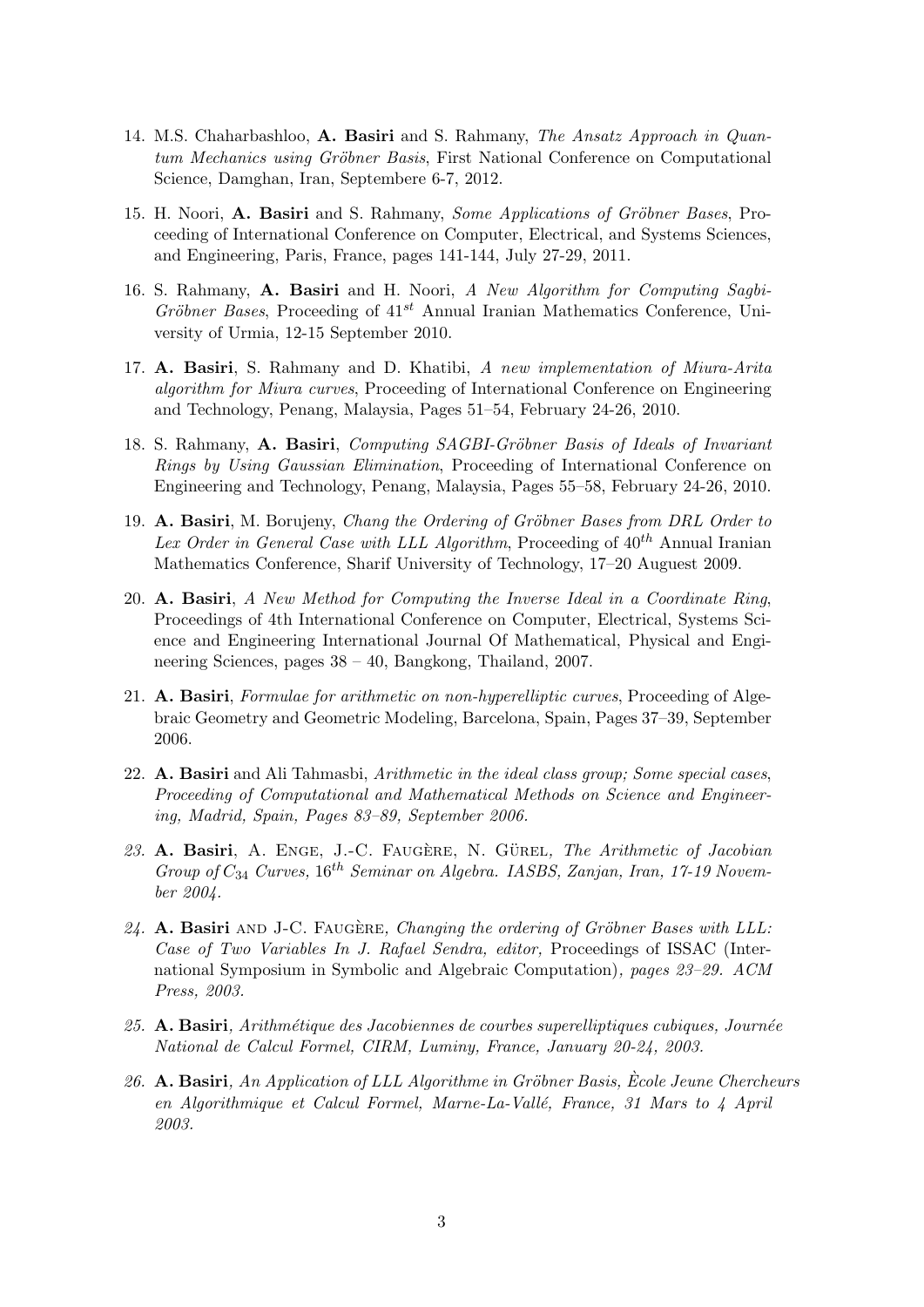#### • International invited talks :

1. A. Basiri Fast Arithmetic for  $C_{ab}$  curves, 2005 Workshop on Cryptography and Related Mathematics, Chuo University, Japan, 8-10 August 2005.

### • Journal Papers :

- 1. M. Borujeni, A. Basiri, S. Rahmany and A. Valibouze, *Finding Solutions of Fuzzy* Polynomial Equations Systems by an Algebraic Method , Volume 30, pages 791–800, Journal of Intelligent and Fuzzy Systems,
- 2. M. Borujeni, A. Basiri, S. Rahmany and A. Valibouze, Solving Fuzzy Systems in Dual Form using Wu's Method, Volume 17(2), pages 170–180, International Journal of Fuzzy Systems, 2015.
- 3. M. Borujeni, A. Basiri, S. Rahmany and A. Valibouze,  $F_4$ -invariant algorithm for computing SAGBI-Gröbner Bases, Theoretical Computer Science, Volume 573, Pages 54–62, 2015.
- 4. H. Farahani, S. Rahmany and A. Basiri, *Determining of Level Sets for a Fuzzy* Surface Using Gröbner Basis, International Journal of Fuzzy System Applications (IJFSA), Volume 4(2), pages 1–14, 2015.
- 5. H. Farahani, S. Rahmany, A. Basiri, and A. Abbasi Molai, Resolution of a system of fuzzy polynomial equations using eigenvalue method, Volume 19(2), pages 283–291, Soft Computing, 2014.
- 6. M.S. Chaharbashloo, A. Basiri, S. Rahmany and S. Zarrinkamar, An Application of Gröbner Basis in Differential Equations of Physics, Zeitschrift für Naturforschung,Volume 68, Pages 646–650, 2013.
- 7. A. Abbasi Molai, A. Basiri and S. Rahmany, Resolution of a system of fuzzy polynomial equations using the Gröbner basis, Information Sciences, Volume 220, pages 541-558, 2013
- 8. M. Borujeni , A. Basiri, S. Rahmany and A. H. Borzabadi, A modified LLL Algorithm for Change of Ordering of Gröbner Basis, International Journal of Nonlinear Analysis and Applications, Volume 4, Number 1, pages 59-65, 2013.
- 9. A. H. Borzabadi , A. Basiri and S. Rahmany, Optimal Control of Fredholm Integral Equations with Polynomial Kernels Based on the Benefits of Gröbner Bases, Journal of Advanced Research in Applied Mathematics, Volume 5, Issue 3, pages 29-40, 2013.
- 10. **A. Basiri** and S. Rahmany,  $C_{ab}$  Curves: A quick short-cut, TWMS Journal of Pure and Applied Mathematics , Volume 4, Number 1, pages 69-77, 2013.
- 11. S. Rahmany, A. Basiri, H. Farahani and A. H. Borzabadi, A Gröbner basis approach to solve fully fuzzy polynomial equations systems, Journal of Intelligent and Fuzzy Systems, (25), pages 395-402, 2013.
- 12. A. Basiri, A. ENGE, J.-C. FAUGÈRE AND N. GÜREL The Arithmetic of Jacobian Groups of Superelliptic Cubics. Mathematics of Computation, Volume 74, Number 249, pages 389-410, 2005.